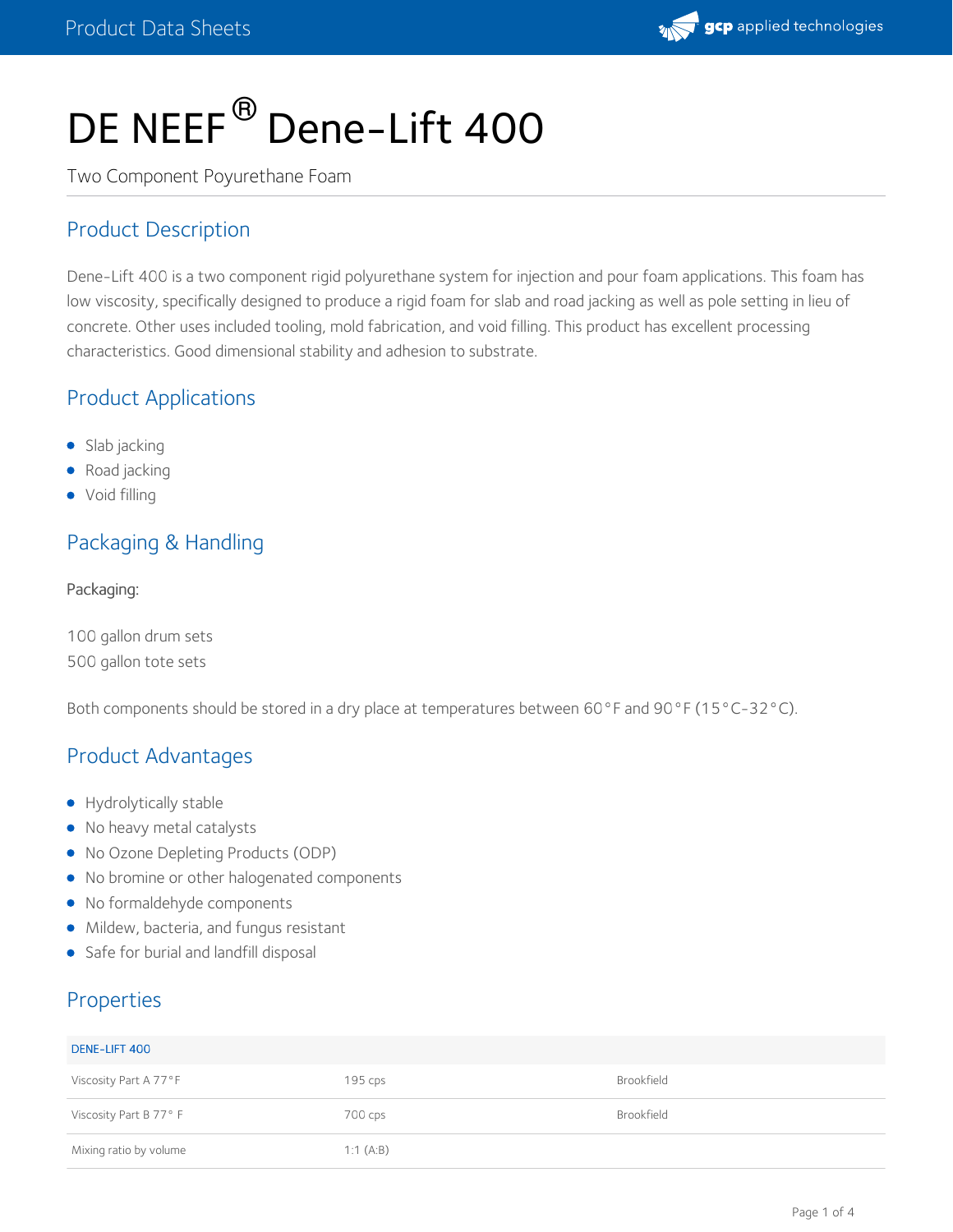## Product Data Sheets



| <b>PROPERTY</b>                  | <b>CURED</b> | TEST (ASTM) |
|----------------------------------|--------------|-------------|
| Density                          | 4.6 pcf      | D1622       |
| Compressive Strength             | 78 psi       | D1622       |
| Tensile Strength                 | 140 psi      | D1622       |
| Elongation                       | 25%          | D1622       |
| Flexural Strength                | 112 psi      | D1622       |
| Coefficient of Thermal Expansion | 62.5 x 10-5  | D1622       |
| *Cream                           | 1 min.       |             |
| *Rise                            | 3 min.       |             |
| Maximum use Temp.                | 200°F        |             |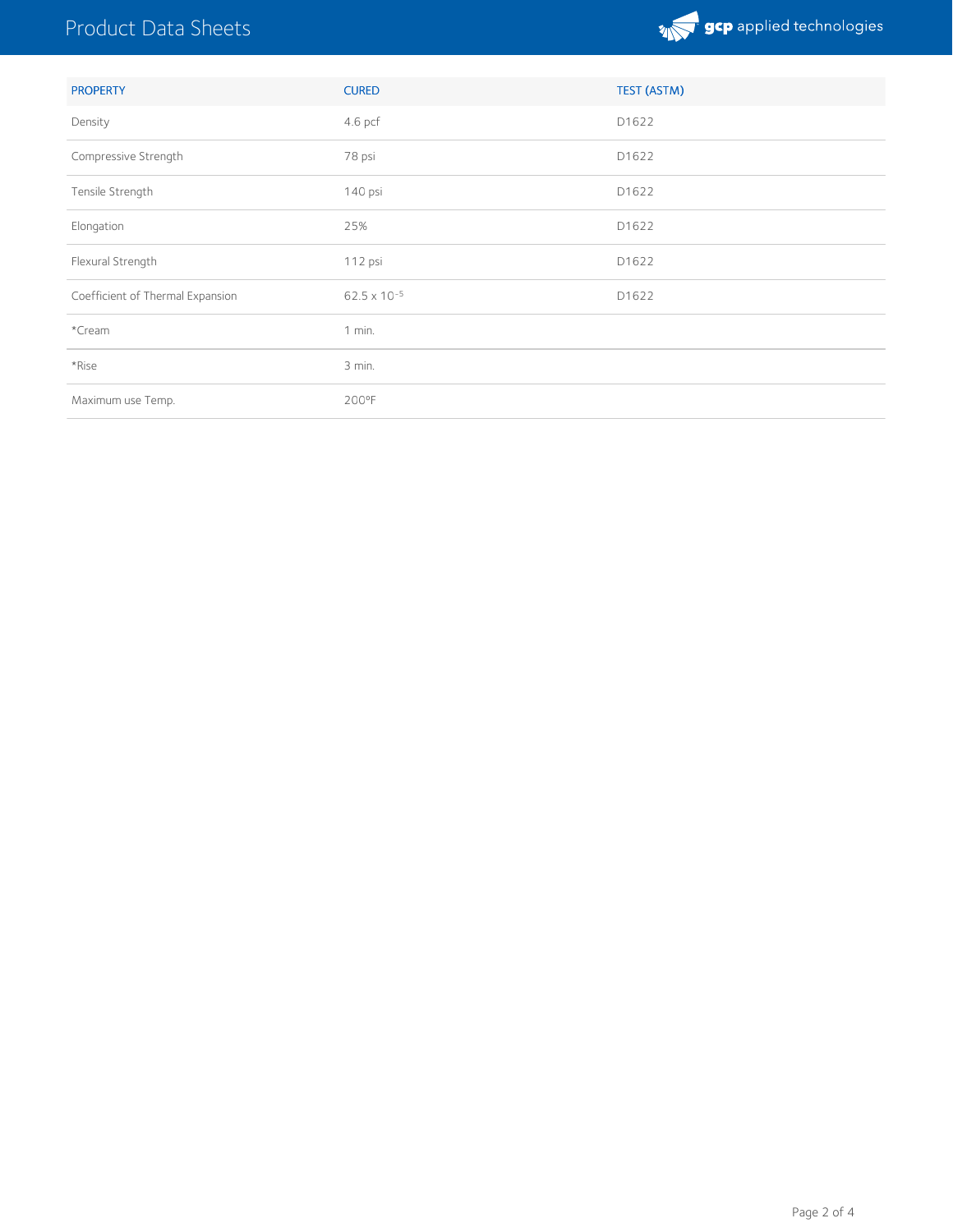Expansion 14 V (volumes)

ner 20/35 @ 1200 psi dynamic pressure primary and hose heat @ 135°F (57°C). Gap Pro gun with 00 c

#### Installation Guidelines

Warning: Consult the Technical Data Sheets and SDS before using.

Installation Instructions: Do not thin with solvents. Confirm product performance in specific chemical environment prior to use. Substrate temperature must be at least 5°F above the dew point. For detailed installation instructions refer to the DE NEEF® technical bulletin for your application.

Standard 1:1 ratio, heated, plural component equipment developing a minimum of 1200psi (8.34mpa) dynamic pressure with heating capabilities to 150°F (66°C) will adequately spray this product. These include Gusmer HV- 20/35, Gusmer 20/35 SPI-Gusmer 25/25, \*SPI-Gusmer FF18/18. Gun models include: Gusmer AR-250, SPI-Gusmer Model D-7, Gusmer GX7 and Gap Pro.

Pre-heater temperature should be a minimum of  $120^{\circ}F - 140^{\circ}F (48^{\circ}C - 60^{\circ}C)$ .

Hose temperature should be 120°F – 140°F (48°C – 60°C). A hose thermometer inserted under the insulation near the gun should read a minimum of 105°F (40°C).

Substrate temperature should be a minimum of 50°F (10°C).

Injection: During injection the grout will follow the path of least resistance. When the material has stopped penetrating it will continue to expand against the limits of the confined space and compress within itself, forming a dense, closed cell foam.

Extreme conditions: For application procedures in extreme temperatures and specific environments or equipment recommendations call the DE NEEF® Technical Service Department.

**Cleaning:** Clean all tools and equipment which have been in contact with the resin with DE NEEF® Washing Agent before resin has cured. Products should be disposed of according to local, state, and federal laws.

#### Limitations

Dene-Lift 400 has not been tested for flame spread or smoke development. Not to be installed within two inches (2") of heat emitting devices, where temperature is in excess of 200°F This product is for professional use only. Minimum material/container temperature for spray application is 70°F (21°C). Avoid moisture contamination in containers. Containers should not be resealed if contamination is suspected, CO<sup>2</sup> pressure can develop. Do not attempt to use contaminated material.

#### Health and Safety

Always use protective clothing, gloves and goggles consistent with OSHA regulations. Avoid eye and skin contact. Do not ingest. Refer to SDS. For emergencies, call CHEMTREC 1-800-424-9300